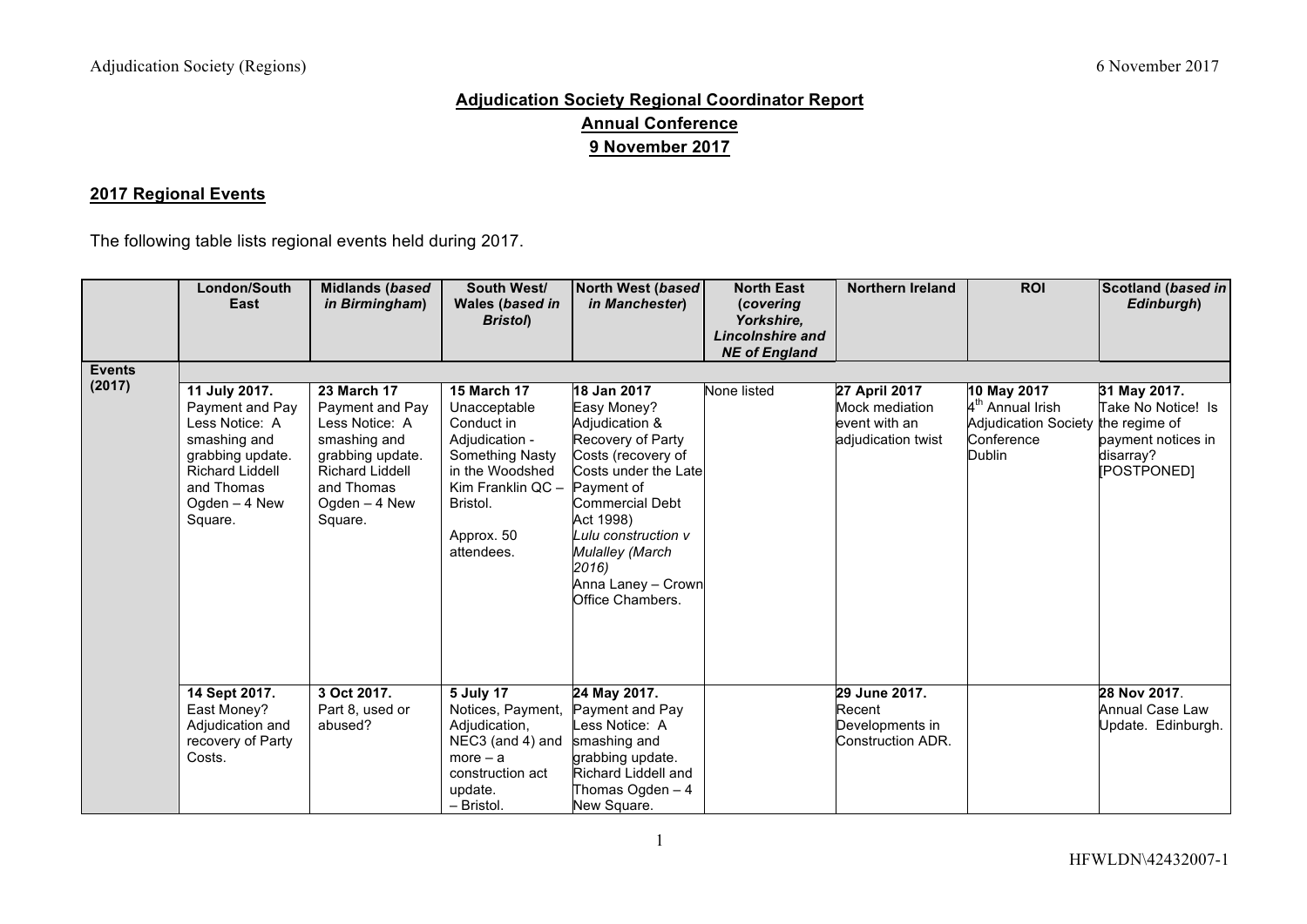Adjudication Society (Regions) 6 November 2017

| London/South<br>East | Midlands (based<br>in Birmingham) | South West/<br>Wales (based in<br><b>Bristol</b> )                                                                                           | North West (based<br>in Manchester) | <b>North East</b><br>(covering<br>Yorkshire,<br>Lincolnshire and<br><b>NE of England</b> | <b>Northern Ireland</b>                                                                                                                                                                         | <b>ROI</b> | Scotland (based in<br>Edinburgh) |
|----------------------|-----------------------------------|----------------------------------------------------------------------------------------------------------------------------------------------|-------------------------------------|------------------------------------------------------------------------------------------|-------------------------------------------------------------------------------------------------------------------------------------------------------------------------------------------------|------------|----------------------------------|
|                      |                                   | <b>12 July 17</b><br>Notices, Payment,<br>Adjudication,<br>NEC3 (and 4) and<br>$more - a$<br>construction act<br>update.<br>- Cardiff.       |                                     |                                                                                          | 27 October 2017<br><b>NI Annual</b><br>Conference<br>we have discussed<br>that for following<br>years this needs to<br>be moved away from<br>the date of the<br>Society's Annual<br>Conference] |            |                                  |
|                      |                                   | 4 October 17<br>Practical and legal<br>issues relevant to<br>the resolution of<br><b>Multiple Variations</b><br>in Adjudication<br>- Bristol |                                     |                                                                                          |                                                                                                                                                                                                 |            |                                  |

The regional convenors endeavour to ensure that talks/ papers are uploaded onto the Society's website.

Regional Events are currently free to attend. To consider collecting information on attendees to establish if members/ non-members of the Society. In due course likely to reintroduce nominal charges for non-members to attend Society and/ or encourage any such non-members to join the Society.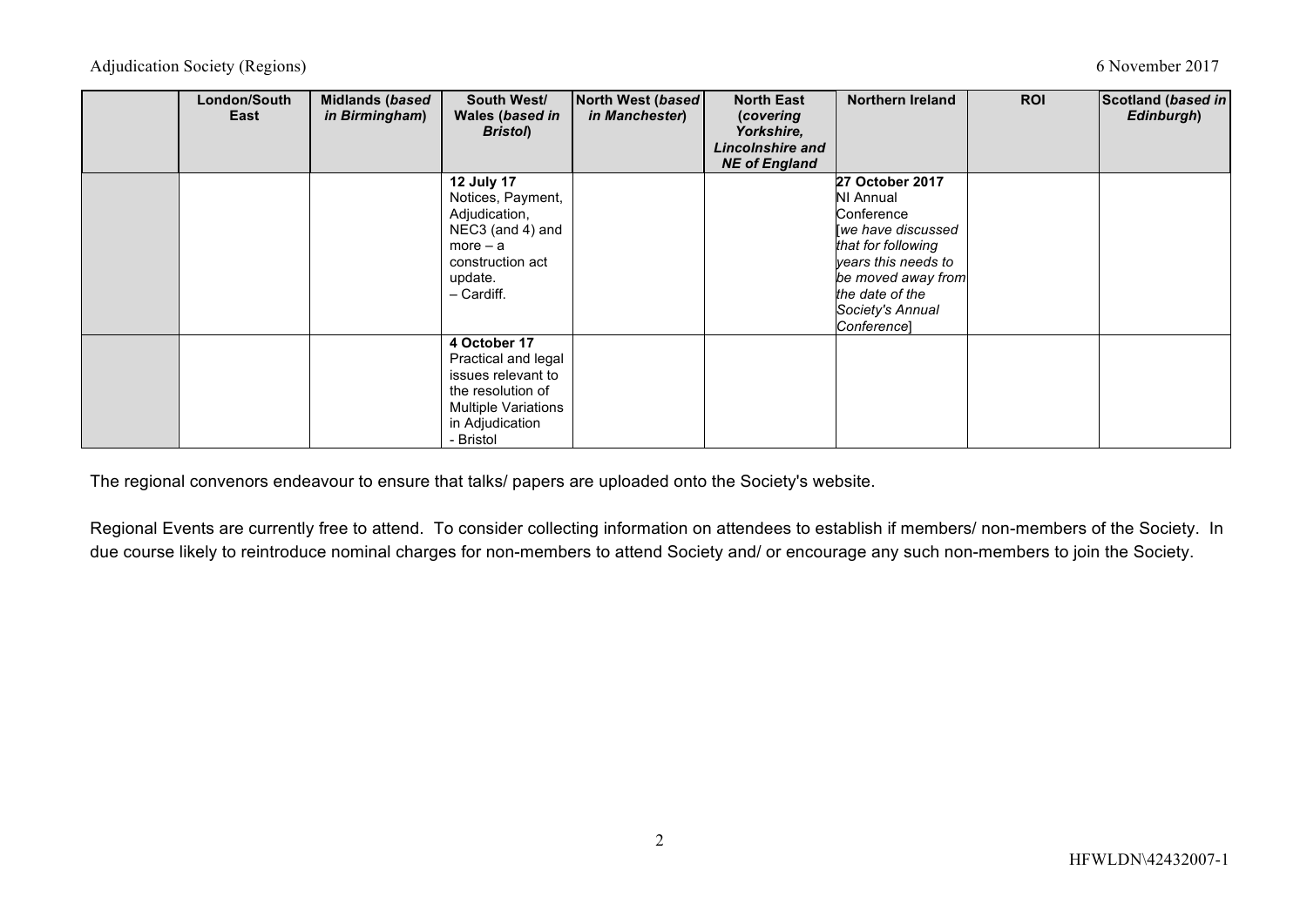## **Regional Committees**

|                                            |                                            | <b>Regional Convenors</b>                                             |                                             |                                                                      |                                                       |                                                              |                                      |                                                                                                                          |                                            |
|--------------------------------------------|--------------------------------------------|-----------------------------------------------------------------------|---------------------------------------------|----------------------------------------------------------------------|-------------------------------------------------------|--------------------------------------------------------------|--------------------------------------|--------------------------------------------------------------------------------------------------------------------------|--------------------------------------------|
|                                            | <b>Regional Co-</b><br><b>Coordinators</b> | London/<br><b>South East</b>                                          | <b>Midlands</b><br>(based in<br>Birmingham) | South West/<br><b>Wales</b><br>(based in<br><b>Bristol</b> )         | <b>North West</b><br>(based in<br><b>Manchester</b> ) | <b>North East</b><br>(covering<br>Yorkshire,<br>Lincolnshire | <b>Northern</b><br><b>Ireland</b>    | <b>ROI</b>                                                                                                               | <b>Scotland</b><br>(based in<br>Edinburgh) |
|                                            |                                            |                                                                       |                                             |                                                                      |                                                       | and NE of<br>England)                                        |                                      |                                                                                                                          |                                            |
| Regional<br><b>Convenor</b>                | Martin Potter/<br><b>Richard Booth</b>     | Frank Rayner                                                          | <b>Tim Willis</b>                           | Andrew<br>Kearney;<br>Robin Gupta                                    | Tom Holroyd<br>(remainder of<br>committee tbc)        | <b>Bob Davis</b><br>(caretaker)                              | Jarlath Kearney                      | David McNeice                                                                                                            | Neil Kelly                                 |
| <b>Regional Chairperson</b>                |                                            | Robert<br>Stevenson                                                   |                                             | Andrew<br>Kearney                                                    |                                                       |                                                              |                                      | Niav O'Higgins;<br>Finola McCarthy<br>(vice chair)                                                                       |                                            |
| <b>Regional Treasurer</b>                  |                                            | David<br>Loosemore                                                    |                                             | Robin Gupta                                                          |                                                       |                                                              |                                      | <b>Brian Quinn</b>                                                                                                       |                                            |
| <b>Regional Secretary</b>                  |                                            | Jeremy<br>Glover                                                      |                                             | Robin Gupta                                                          |                                                       |                                                              |                                      | <b>Conor Owens</b>                                                                                                       |                                            |
| <b>Regional Ordinary</b><br><b>Members</b> |                                            | Peter Curtis;<br>Matthew<br>Taylor; Nik<br>Michalakis;<br>Mark Thomas |                                             | <b>Tim Willis</b><br>Richard<br><b>Booth</b><br><b>Martin Potter</b> |                                                       |                                                              | Patrick<br>O'Hagan; Kevin<br>McKeown | Gerry<br>Monaghan;<br><b>Arran Dowling</b><br>Hussey; Billy<br>Morrissey; Tony<br>Reddy; Mark<br>McGreevy; Tom<br>Parlon |                                            |